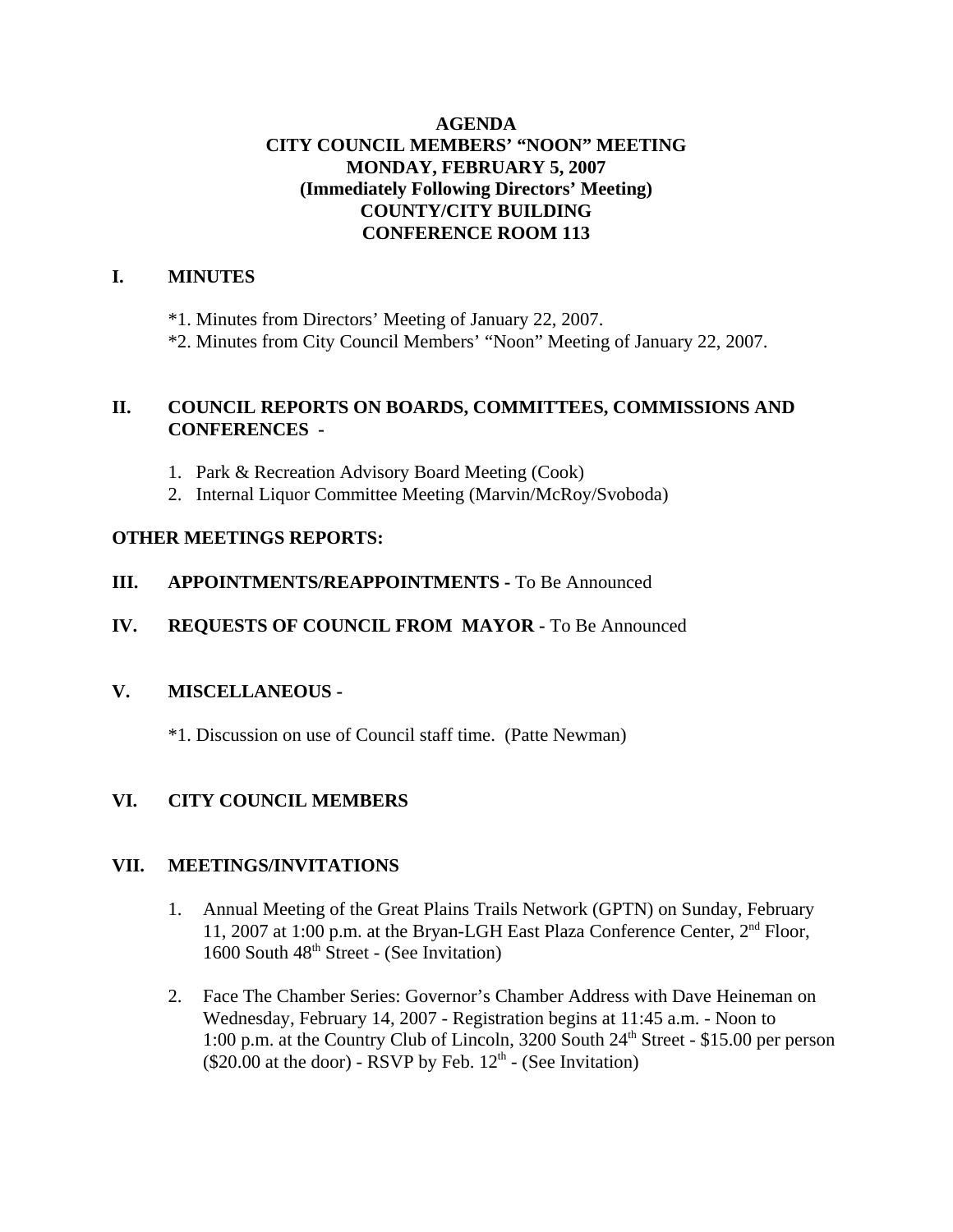- 3. Lincoln Chamber of Commerce 'Business After Hours' on Thursday, February 22, 2007 from 4:30 p.m. to 6:30 p.m. at Embassy Suites,  $11<sup>th</sup>$  & 'P' Streets -Admission:  $$10.00$  per person - RSVP by Feb.  $21<sup>st</sup>$  - (See Invitation)
- 4. "Chamber Coffee" business and elected leader's policy forum, sponsored by Aquila, on Wednesday, February 7, 2007 from 8:00 a.m. to 9:00 a.m. at the Lincoln Chamber of Commerce, 1135 "M" Street, 3rd Floor - RSVP - (See E-Mail Invitation)
- 5. Lincoln Chamber of Commerce invites you to attend the following Ribbon Cuttings:- Please RSVP to Kathy Hale at 436-2385 or E-Mail: - (SEE ATTACHMENTS)
	- A.) A1 Tax and Accounting Service, 5220 S. 48<sup>th</sup> Street (by Godfathers) on Wednesday, February 14, 2007 at 3:30 p.m.
	- B.) West Gate Bank, 4955 "O" Street on Thursday, February 15, 2007 at 8:30 a.m.
	- C.) Southeast Community College, New Entrepreneurship Division, 285 S. 68<sup>th</sup> Street Place-Gallup Building on Wednesday, February 21, 2007 from 3:00 p.m. to 5:00 p.m., Program beginning at 4:00 p.m.
	- D.) QuickTEQ, 1028 "G" Street on Thursday, March 1, 2007 at 4:00 p.m.
	- E.) Surroundings, 221 Sun Valley Blvd., Suite A on Thursday, March 8, 2007 at 3:30 p.m.

# **VIII. ADJOURNMENT**

## **\*HELD OVER FROM JANUARY 29, 2007.**

ca020507/tjg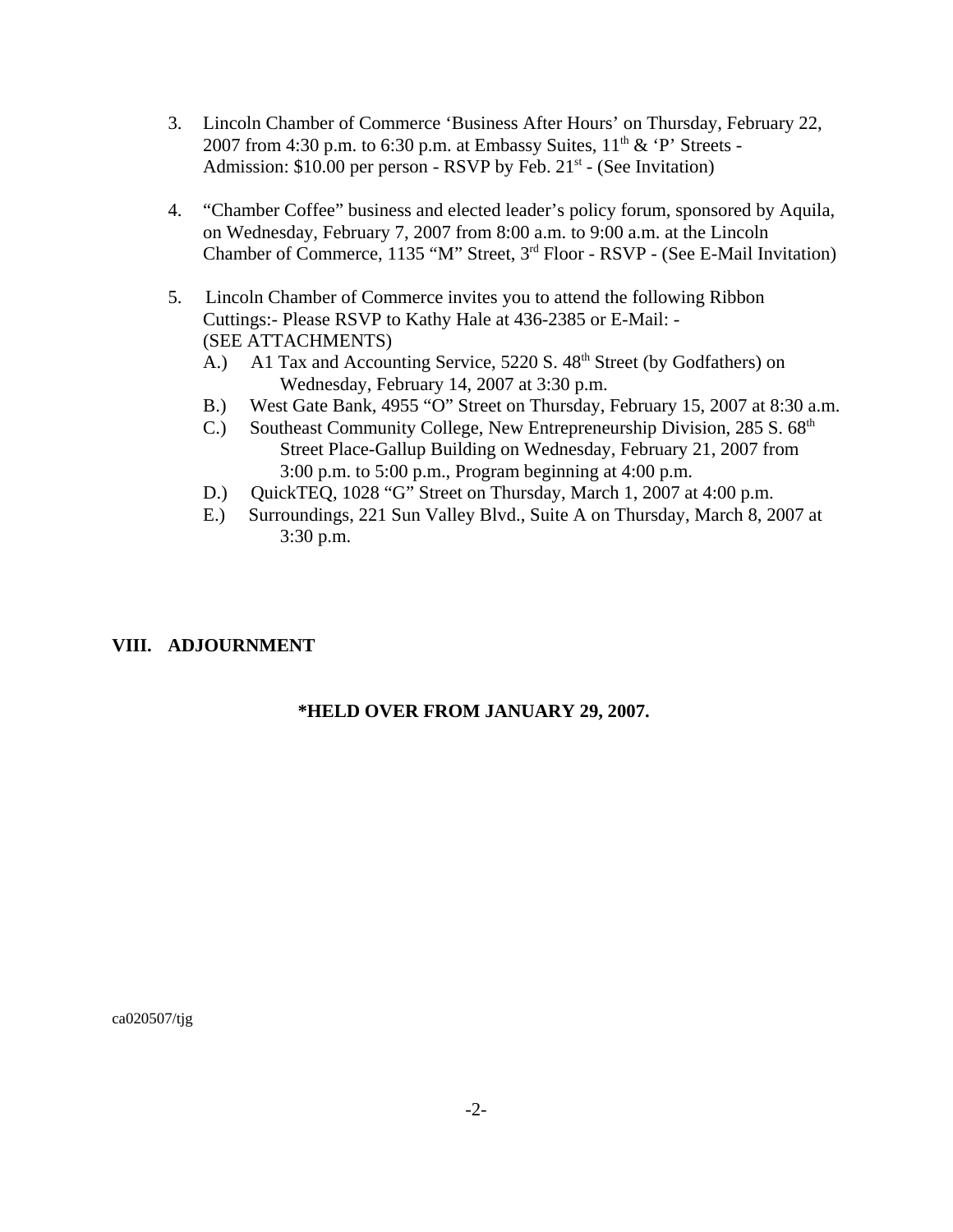# **MINUTES CITY COUNCIL MEMBERS' "NOON" MEETING MONDAY, FEBRUARY 5, 2007 (Immediately Following Directors' Meeting) COUNTY/CITY BUILDING CONFERENCE ROOM 113**

**Council Members Present:** Patte Newman, Chair; Dan Marvin, Vice-Chair; Jonathan Cook, Robin Eschliman, Annette McRoy, Ken Svoboda, Jon Camp.

**Others Present:** Ann Harrell, Mayor's Office; Dana Roper, City Attorney; Marvin Krout, Planning Director; Tammy Grammer, City Council Staff; and Deena Winter, Lincoln Journal Star Representative.

Meeting convened at 11:33 a.m.

Location Announcement of the Nebraska Open Meetings Act: A Copy of the Nebraska Open Meetings Act is Located on the Wall at the Rear of this Room

## **I. MINUTES**

- \*1. Minutes from Directors' Meeting of January 22, 2007.
- \*2. Minutes from City Council Members' "Noon" Meeting of January 22, 2007.

Chair Patte Newman, by acclamation of the Chair, approved the minutes. No objections were offered.

# **II. COUNCIL REPORTS ON BOARDS, COMMITTEES, COMMISSIONS AND CONFERENCES -**

- 1. **Park & Recreation Advisory Board Meeting** (Cook) Mr. Cook stated I had another appointment at that time and was not able to attend. But, there was very little on the agenda, there were no committee reports so there was not much action to be taken.
- 2. **Internal Liquor Committee Meeting** (Marvin/McRoy/Svoboda) Mr. Svoboda stated nothing to report. Ms. McRoy stated except for Legislative Bill #335 which is change provisions relating to civil protective custody this bill is moving forward for us being able to detain people for 72 hours.

## **OTHER MEETINGS REPORTS:** -

Ms. Eschliman reported there was a press conference about the Lincoln Cares program on the projects that they decided to fund and she held up a brochure. The projects are the Smoke Signal Statue Restoration, Hazel Abel Park Renovation, Pioneers Park Nature Center Artwork, Jamaica North Trail, Green Team, Youth Outdoor Adventure Program, Sunken Gardens Pathway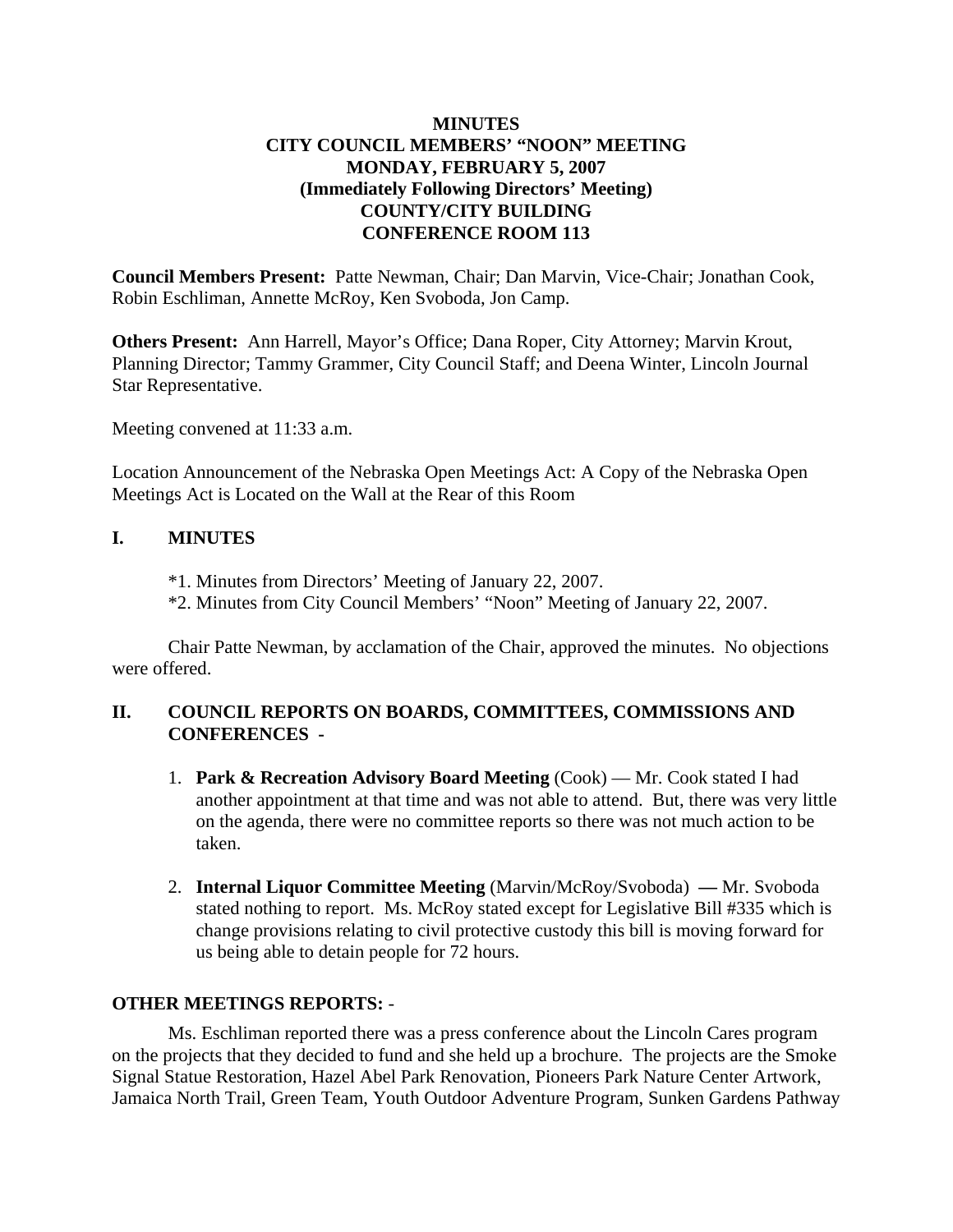Lighting, and Parker's Pals Scholarships. Ann Harrell commented we have extra copies of the brochure and I will bring some down to the Council Office.

## **III. APPOINTMENTS/REAPPOINTMENTS -**

#### **MARK BOWEN - ABSENT**

#### **ANN HARRELL -**

Ann Harrell stated you have a few appointments coming up on their Agenda that I did finally manage to get the paperwork filled out correctly.

#### **IV. REQUESTS OF COUNCIL FROM MAYOR -**

#### **ANN HARRELL -**

Ann Harrell stated Mark (Bowen) wanted me to give you an updated summary of the '2007 Key State Legislation Issues' and handed it out to Council. If you have any questions get back to me later today and I will research the answer or if it can wait you can talk to Mark (Bowen) that he should be back in a day or so. Noting, it is getting busy this was today's agenda for the session and then they have lots of committee hearings all week. *[See Attachment 'A']* 

 I also was supposed to ask you about whether or not you wanted a pre-council, Lynn Johnson will be bringing forward to you a lease purchase agreement. The Parks Department wants to install an alternative irrigation system at the Holmes and Ager Golf Courses so they can use ground water to water the golf courses as opposed to buying City water. They would need to purchase some equipment, pumps and so forth to do the installation and the lease purchase will be paid back by the same things they will accrue as a result of not buying City water but I'm not sure what's the pay back period time. Do you want a pre-council or would you prefer a memo on this issue? Council agreed on a memo. Ms. Harrell stated she will let Mark (Bowen) know.

Mr. Svoboda reported the Nebraska Innovation Zone Commission (NIZC) had a meeting last week preceded by a breakfast reception that a number of Senators attended. But, immediately after that we were given our Legislative Bills that NIZC is monitoring. They're wanting responses back to see if the Commission should do anything on Legislative Bill #7-'Change the rights of the public regarding agenda items under the Open Meetings Act' introduced by Preister and five others that would prohibit meeting holders from requiring that members of the public be listed on the agenda prior to the beginning of the meeting in order to speak. He wants to know if the City has taken a position on this new legislation. Also, on LB392-'Change provisions relating to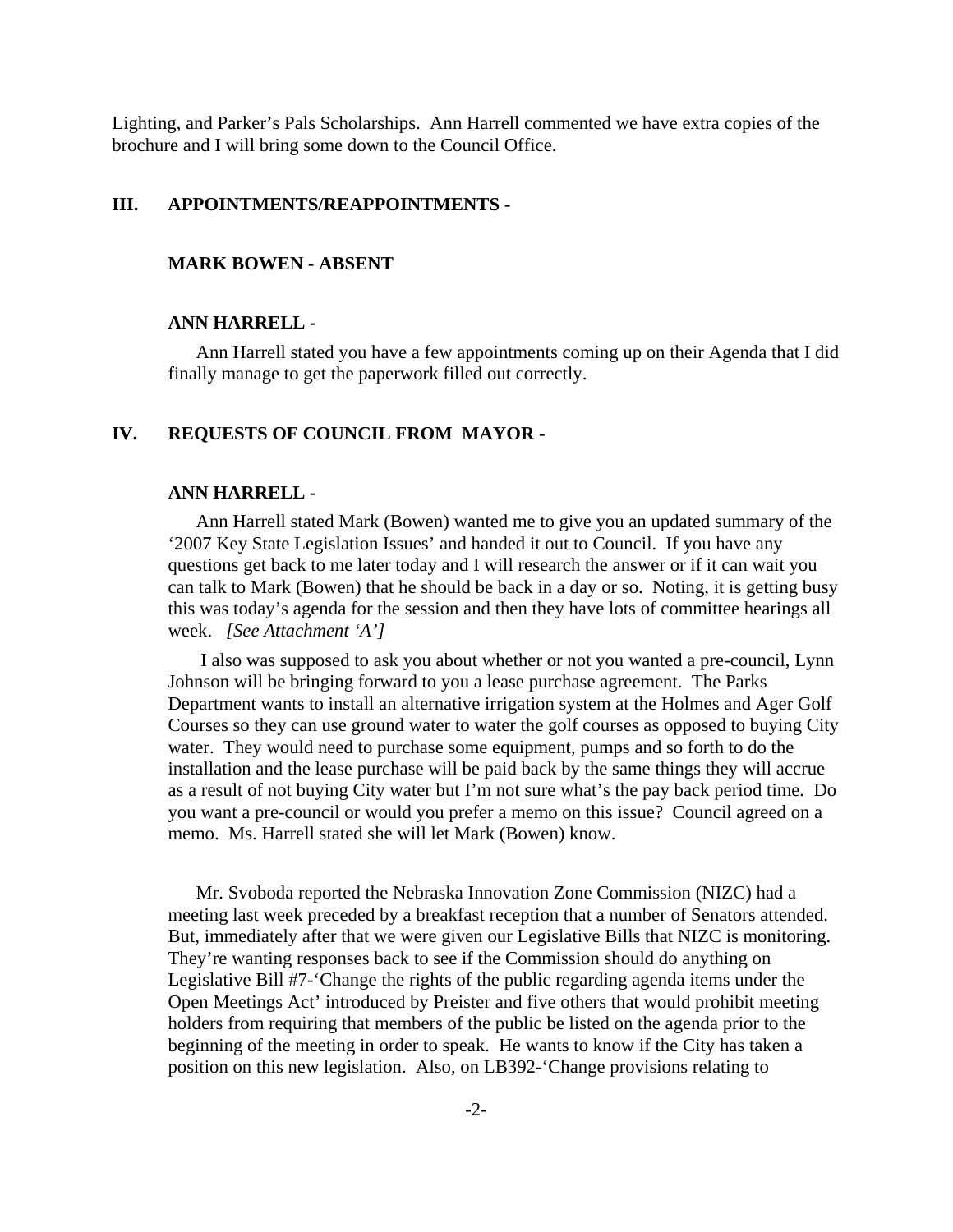municipal counties' introduced by Mines and a number of others this bill would regulate the mergers of counties and cities of the metropolitan class, requiring a commission to plan and oversee consolidation and Municipal Counties created by mergers may also impose taxes. I understand Douglas County and Omaha are opposed to LB392 and I didn't know if we had a position on this legislation. LB488-'Authorize an income tax credit for perpetual conservation easement donations' if we are going to take a stand on this bill at all which I did not see on the list. LB565-'Adopt the Entertainment and Tourism Development Act' and it looks like we're supporting this bill and LB564 which is 'Change the Recreational Liability Act to restore the exclusion for local governments' and LB566 & LB567 are also part of that one. Ann Harrell stated she will check on the three and if she can't get the answer today they might have to wait until Mark (Bowen) gets back and I will have him call you. Mr. Svoboda stated okay.

# **MARK BOWEN - ABSENT DANA ROPER - NO COMMENTS**

## **V. MISCELLANEOUS -**

\*1. Discussion on use of Council staff time. (Patte Newman) **—** Ms. Newman stated I have told Tammy (Grammer) that absolute top priority right now is getting the minutes done. She is getting backed up because people are asking her to do some like major projects and I just wanted to run it by everybody to make sure that you respect her time. If you have something that you think is time sensitive Tammy (Grammer) does have certain priorities that I think that need to be held.

Ms. Newman stated we all received material in our packet regarding the Council Office budget. Do you know when this is due? Tammy Grammer stated there is a schedule in their packet this portion of it is due on February  $16<sup>th</sup>$ . Ms. Newman questioned it looks like photocopying went up from 3000 to 6000 again and I don't know why that is happening. But, there's certain line items that are pretty drastic increases from what we actually paid a year ago and what is being budgeted in 2006-07. So, I would ask for more detail information and everyone review it and list it on the "Noon" Agenda next week for discussion. If we need to have a long term discussion because we have lost a position and I think we need to decide as a Council exactly where we want to be next year. Ms. Newman commented the question of Council would also be do we want to cut travel expenses and those type of things that we've discussed in the past, so make sure you bring your wish list to the meeting next week. Ms. McRoy requested a budget staff person attend the "Noon" Meeting next week as well to answer questions. Ms. Newman responded okay and asked Tammy (Grammer) to make those arrangements. Ms. Grammer stated okay.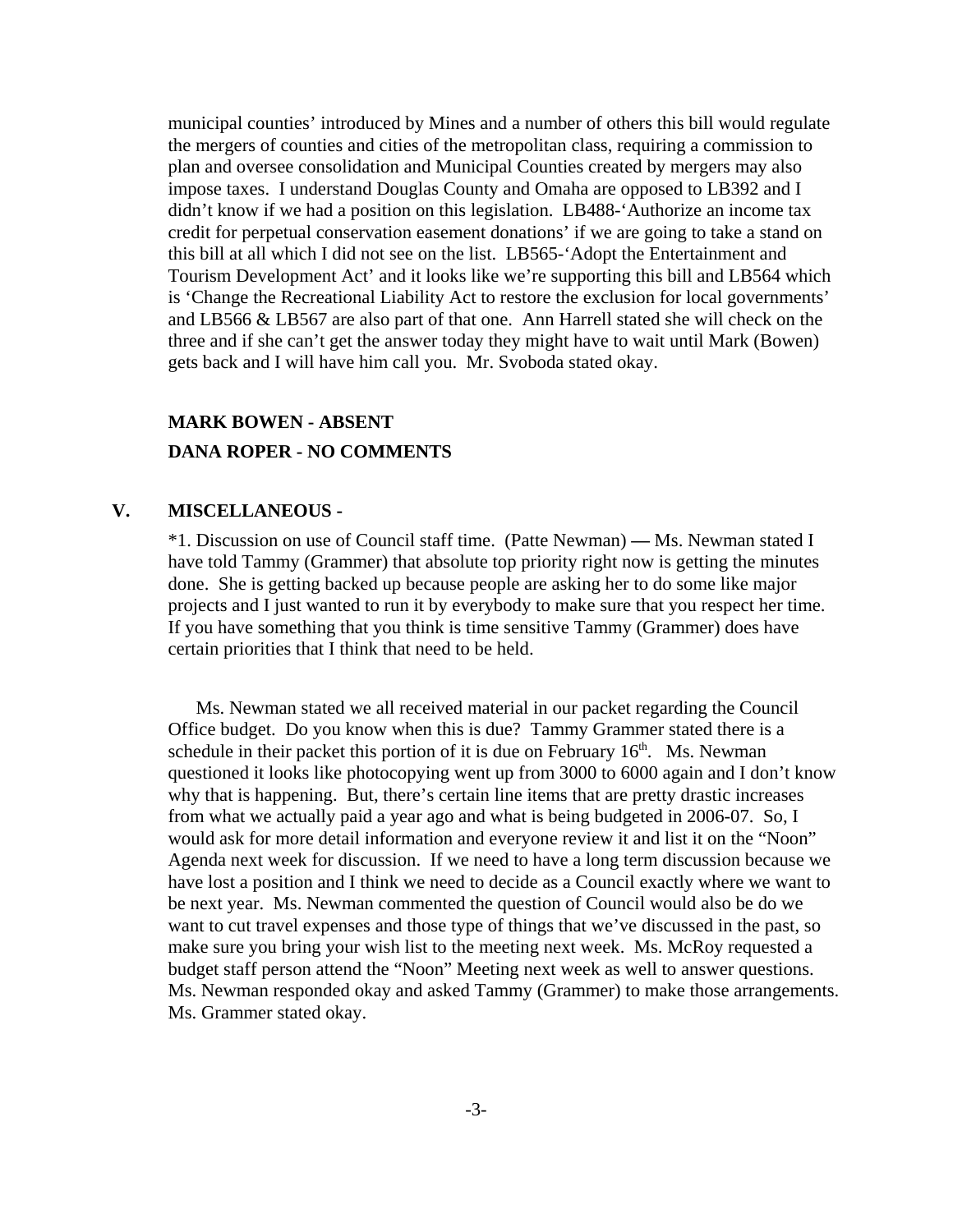Ms. Newman commented we discussed whether we wanted to write a letter or do a Resolution for the interpretation and the County Board passed a Resolution that basically endorsed the concept of a standard for national interpretation. The City Attorney's Office has drafted something on it and we will go ahead and bring that forward as a Resolution like the County Board did rather than write a letter.

## **VI. CITY COUNCIL MEMBERS** -

**JON CAMP - NO COMMENTS**

**JONATHAN COOK - NO COMMENTS**

**ROBIN ESCHLIMAN - NO COMMENTS**

**DAN MARVIN - NO COMMENTS** 

**ANNETTE McROY - NO COMMENTS**

**PATTE NEWMAN - NO COMMENTS**

**KEN SVOBODA - NO COMMENTS**

**VII. MEETINGS/INVITATIONS** - Listed on the Attend Sheet for February 5th.

**VIII. MEETING ADJOURNED - Approximately at 11:50 a.m.** 

## **\*HELD OVER FROM JANUARY 29, 2007.**

cm020507/tjg